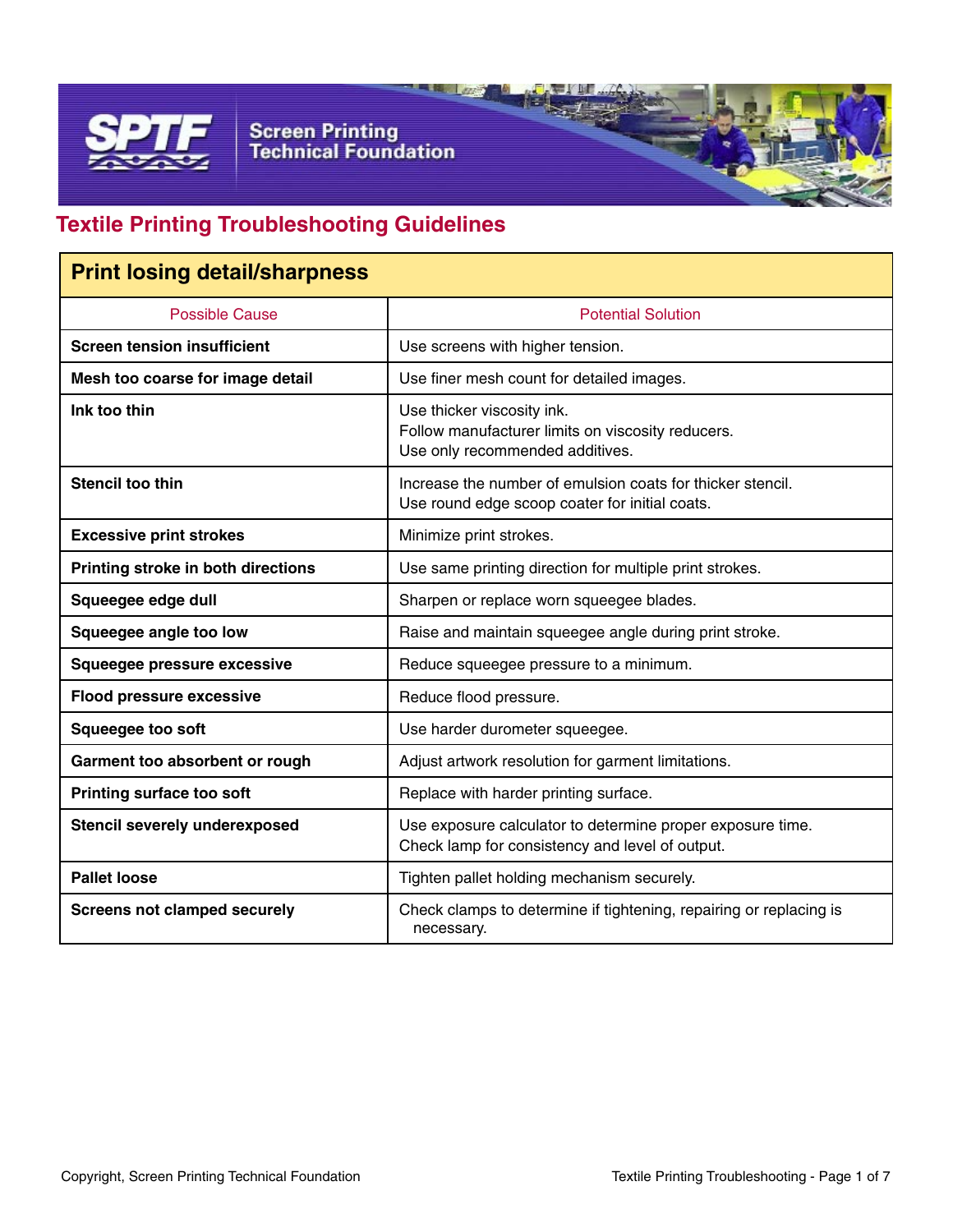### **Double image appears after several print strokes**

| <b>Possible Cause</b>                     | <b>Potential Solution</b>                                                                                                           |
|-------------------------------------------|-------------------------------------------------------------------------------------------------------------------------------------|
| <b>Screen tension insufficient</b>        | Use screens with higher tension.                                                                                                    |
| <b>Printing stroke in both directions</b> | Use same printing direction for multiple print strokes.                                                                             |
| <b>Shirt moving</b>                       | Re-apply spray adhesive.                                                                                                            |
| <b>Pallets loose</b>                      | Tighten pallet holding mechanism securely.                                                                                          |
| Screen frames warped or unstable          | Replace warped or damaged frames.<br>Remake screens with flat stable frames.<br>Use metal or retensionable frames for best results. |
| <b>Screen moving</b>                      | Clamp screen securely.                                                                                                              |
| Pallet arm weak                           | Reinforce pallet arm to remain stable under squeegee stroke<br>pressure.                                                            |
| Off-contact not used                      | Print with off-contact for sharp prints.                                                                                            |

## **Print is blurred at the top of design only**

| <b>Possible Cause</b>                            | <b>Potential Solution</b>                                                |
|--------------------------------------------------|--------------------------------------------------------------------------|
| <b>Screen tension insufficient</b>               | Use screens with higher tension.                                         |
| Squeegee angle too low at end of print<br>stroke | Maintain proper squeegee angle during entire print stroke.               |
| Excessive ink in screen well                     | Reduce amount of ink in screen so it does not flow back on the<br>image. |
| Flood stroke too short                           | Extend length of flood stroke to go past image.                          |
| Off-contact uneven                               | Ensure off-contact is uniform front to back on screens.                  |
| Pallet arm weak                                  | Reinforce pallet arm to remain stable under squeegee stroke<br>pressure. |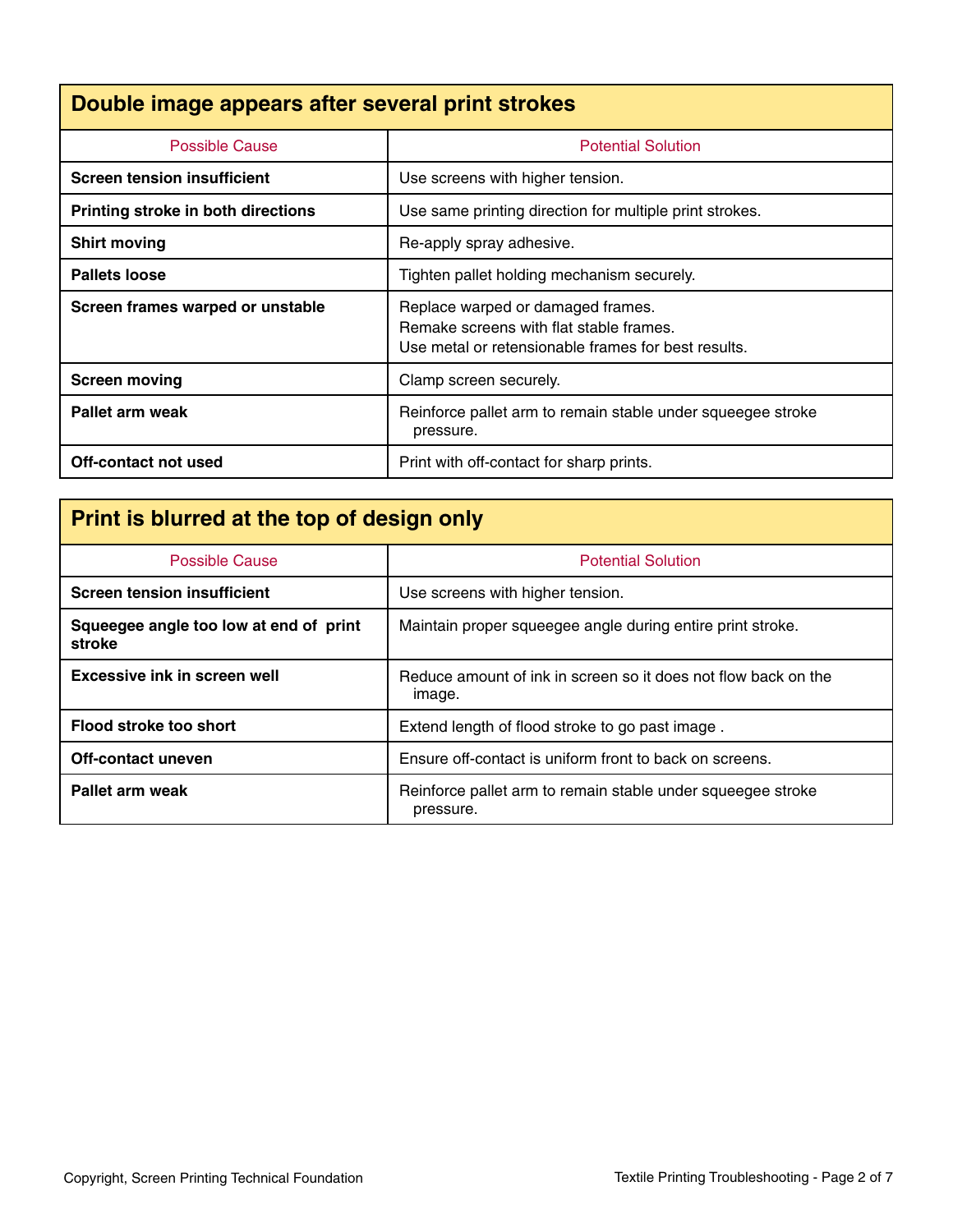| <b>Print edges are smeared</b>      |                                                                                                |
|-------------------------------------|------------------------------------------------------------------------------------------------|
| <b>Possible Cause</b>               | <b>Potential Solution</b>                                                                      |
| <b>Screen tension insufficient</b>  | Use screens with higher tension.                                                               |
| Squeegee pressure insufficient      | Increase squeegee pressure or reduce off-contact distance.                                     |
| <b>Squeegee too soft</b>            | Use harder durometer squeegee.                                                                 |
| <b>Pallets loose</b>                | Tighten pallet holding mechanism securely.                                                     |
| <b>Shirt moving during printing</b> | Re-apply spray adhesive.                                                                       |
| Image too close to frame            | Use a screen frame with minimum free mesh area of 3 inches (8 cm)<br>or more around the image. |
| Ink additives used improperly       | Follow manufacturer limits on ink additives.<br>Use only recommended additives.                |

# **Colors merging or blurring together after a few prints**

| <b>Possible Cause</b>                         | <b>Potential Solution</b>                                                                                                                                                                                                                                                                                                                            |
|-----------------------------------------------|------------------------------------------------------------------------------------------------------------------------------------------------------------------------------------------------------------------------------------------------------------------------------------------------------------------------------------------------------|
| <b>Screen tension insufficient</b>            | Use screens with higher tension.                                                                                                                                                                                                                                                                                                                     |
| Squeegee pressure excessive                   | Reduce squeegee pressure to a minimum.                                                                                                                                                                                                                                                                                                               |
| <b>Squeegee too soft</b>                      | Use harder durometer squeegee.                                                                                                                                                                                                                                                                                                                       |
| Ink buildup on bottom of screens<br>excessive | Use ink designed for wet-on-wet printing.<br>Minimize print strokes.<br>Use sharper squeegee.<br>Hold squeegee at higher angle.<br>Use faster squeegee stroke.<br>Print in only one direction.<br>Decrease floodbar or stroke pressure.<br>Use a finer mesh.<br>Use harder printing surface on pallet.<br>Wipe screens as needed to reduce build-up. |
| Artwork has too much overlap                  | Remake artwork with less image trap.                                                                                                                                                                                                                                                                                                                 |
| Too much solid color on color                 | Minimize solid on solid color in artwork.<br>Use halftones or mezzotints on solids.                                                                                                                                                                                                                                                                  |
| <b>Shirt moving during printing</b>           | Re-apply spray adhesive.                                                                                                                                                                                                                                                                                                                             |
| <b>Pallets loose</b>                          | Tighten pallet holding mechanism securely.                                                                                                                                                                                                                                                                                                           |
| <b>Screen moving</b>                          | Check all clamps and tighten.<br>Check screen frame for structural integrity.                                                                                                                                                                                                                                                                        |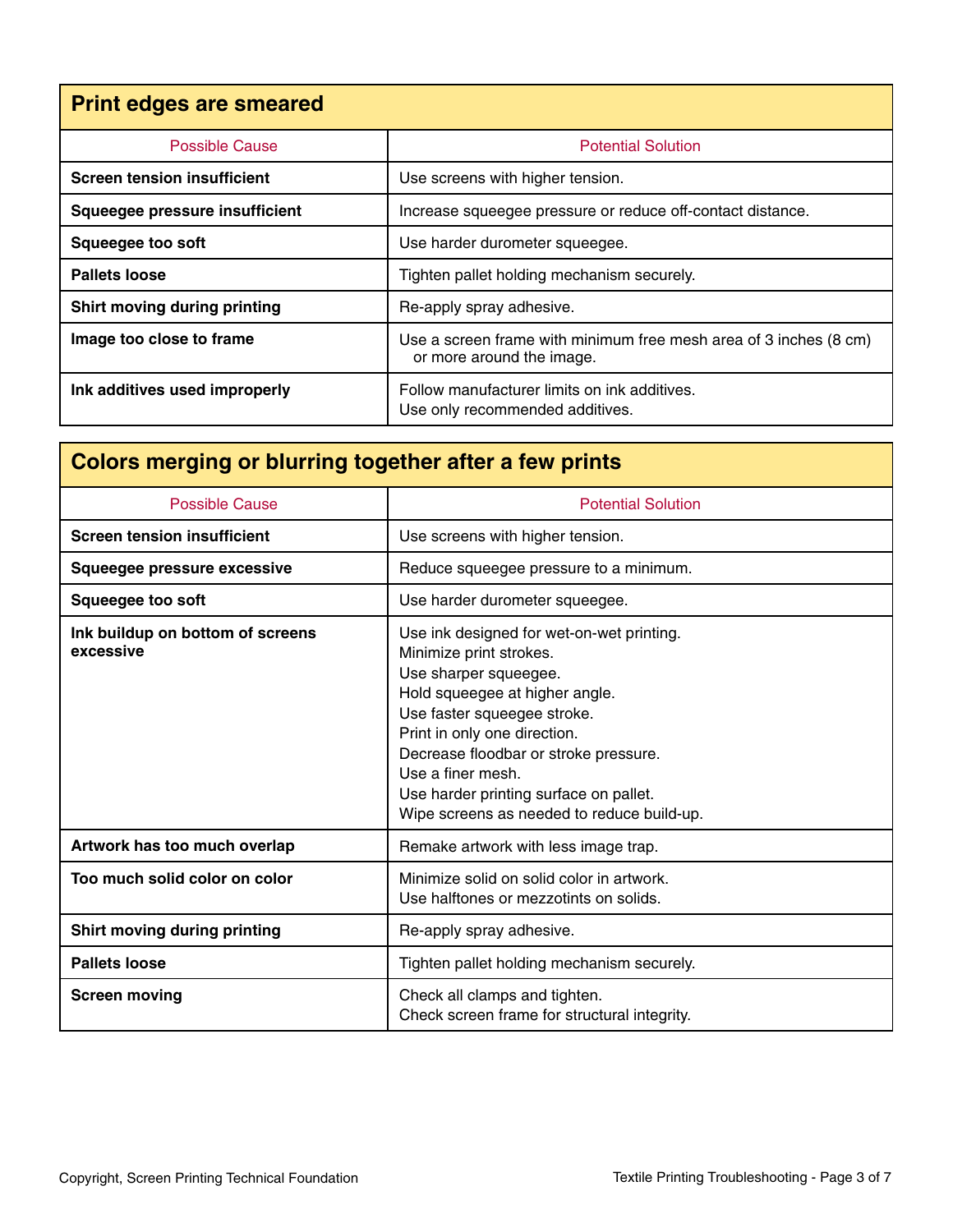| <b>Excessive ink buildup on bottom of screens</b> |                                                                                                                                                                                                                                                          |
|---------------------------------------------------|----------------------------------------------------------------------------------------------------------------------------------------------------------------------------------------------------------------------------------------------------------|
| Possible Cause                                    | <b>Potential Solution</b>                                                                                                                                                                                                                                |
| Ink deposit excessive                             | Minimize print strokes. Use sharper squeegee.<br>Use harder durometer squeegee.<br>Hold squeegee at higher angle.<br>Use faster squeegee stroke.<br>Decrease floodbar or stroke pressure.<br>Use harder printing surface on pallet.<br>Use a finer mesh. |
| Ink selection incorrect                           | Use ink designed for wet-on-wet printing.                                                                                                                                                                                                                |
| <b>Print order incorrect</b>                      | Print smallest areas to the largest areas of coverage.<br>Print dark colors first and end with lightest when possible.                                                                                                                                   |
| <b>Screen tension insufficient</b>                | Use screens with higher tension.                                                                                                                                                                                                                         |
| Off-contact not used                              | Print with off-contact to reduce ink buildup.                                                                                                                                                                                                            |
| <b>Fluorescent ink used</b>                       | Avoid fluorescent inks when possible.                                                                                                                                                                                                                    |
| Artwork has too much overlap                      | Remake artwork with less image trap.                                                                                                                                                                                                                     |
| Substrate not very absorbent                      | Flash between colors.                                                                                                                                                                                                                                    |

| Incomplete or thin ink coverage      |                                                            |
|--------------------------------------|------------------------------------------------------------|
| <b>Possible Cause</b>                | <b>Potential Solution</b>                                  |
| Mesh too fine                        | Use coarser mesh.                                          |
| <b>Insufficient printing strokes</b> | Increase number of printing strokes.                       |
| Print stroke too fast                | Use slower stroke to allow ink to flow through mesh.       |
| Squeegee pressure insufficient       | Use sufficient squeegee pressure to clear ink from screen. |
| <b>Shirt weave loose</b>             | Use thicker ink. Increase number of print strokes.         |
| Squeegee too hard                    | Use softer durometer squeegee.                             |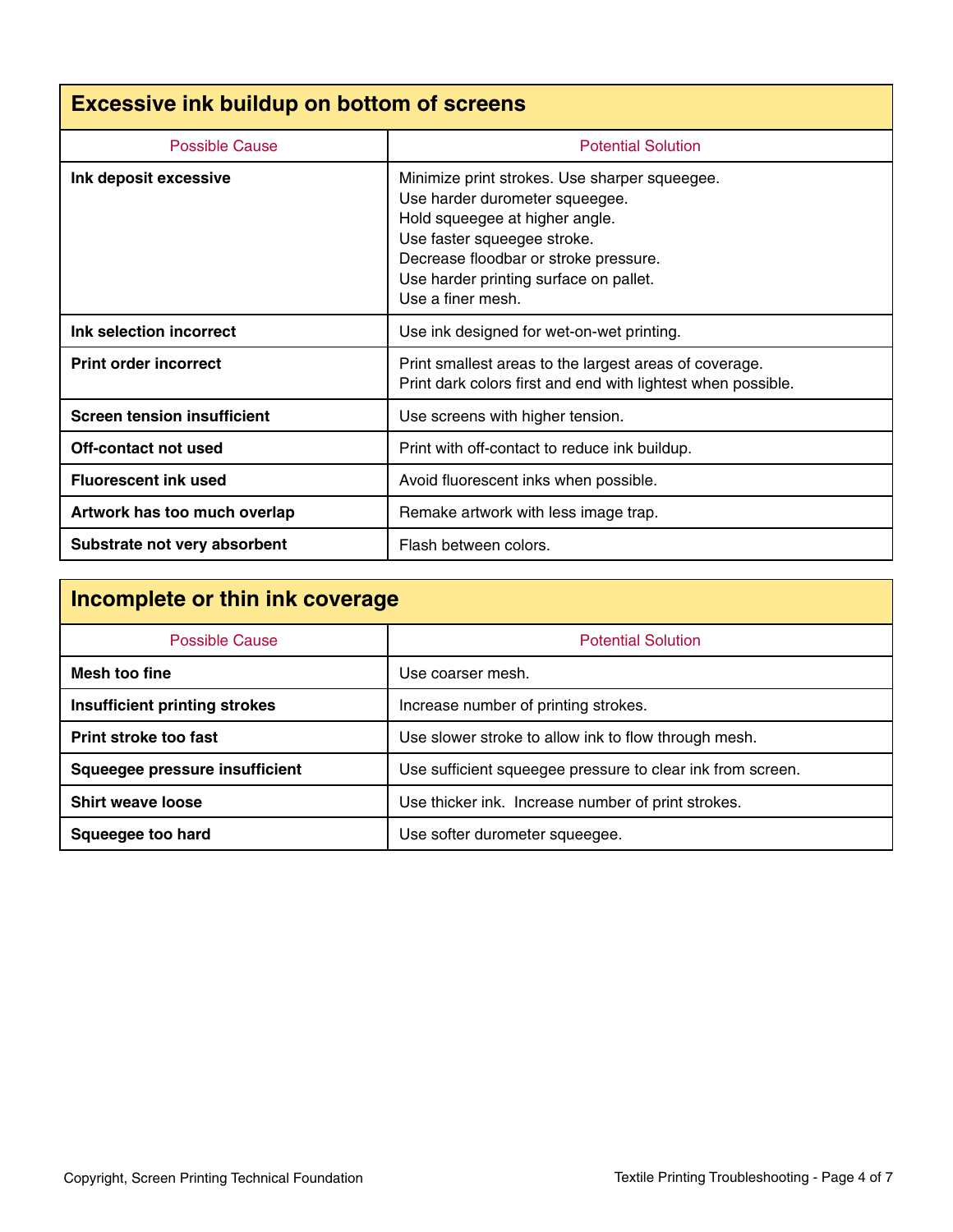| <b>Mottled or uneven ink coverage</b> |                                                  |
|---------------------------------------|--------------------------------------------------|
| Possible Cause                        | <b>Potential Solution</b>                        |
| <b>Screen tension insufficient</b>    | Use screens with higher tension.                 |
| Squeegee pressure excessive           | Reduce squeegee pressure to a minimum.           |
| <b>Insufficient printing strokes</b>  | Increase number of printing strokes.             |
| Off-contact not used                  | Print with off-contact for good surface deposit. |
| Mesh too fine                         | Use coarser mesh.                                |
| Ink selection incorrect               | Use high opacity inks on dark garments.          |
| Under-print surface is rough          | Improve uniformity of under-print.               |

| Print has blemishes, pocks or irregularities in same place on each print |                                                                                            |
|--------------------------------------------------------------------------|--------------------------------------------------------------------------------------------|
| <b>Possible Cause</b>                                                    | <b>Potential Solution</b>                                                                  |
| Debris stuck to pallet                                                   | Clean pallet of debris periodically.                                                       |
| Debris stuck on screen                                                   | Clean bottom of screen with press wash to remove debris.                                   |
| Pallet adhesive buildup excessive                                        | Clean pallet and reapply adhesive.<br>Use pallet tape for quick and solvent free clean up. |
| Squeegee nicked or irregular                                             | Sharpen or replace worn squeegee blades.                                                   |
| Debris present in ink                                                    | Remove debris out of ink in screen.                                                        |
| Pallet has low spot, pocks or<br>irregularities                          | Repair pits, holes or imperfections in pallet.                                             |
| Film positive has pinholes                                               | Repair positive with opaqueing marker and re-expose.                                       |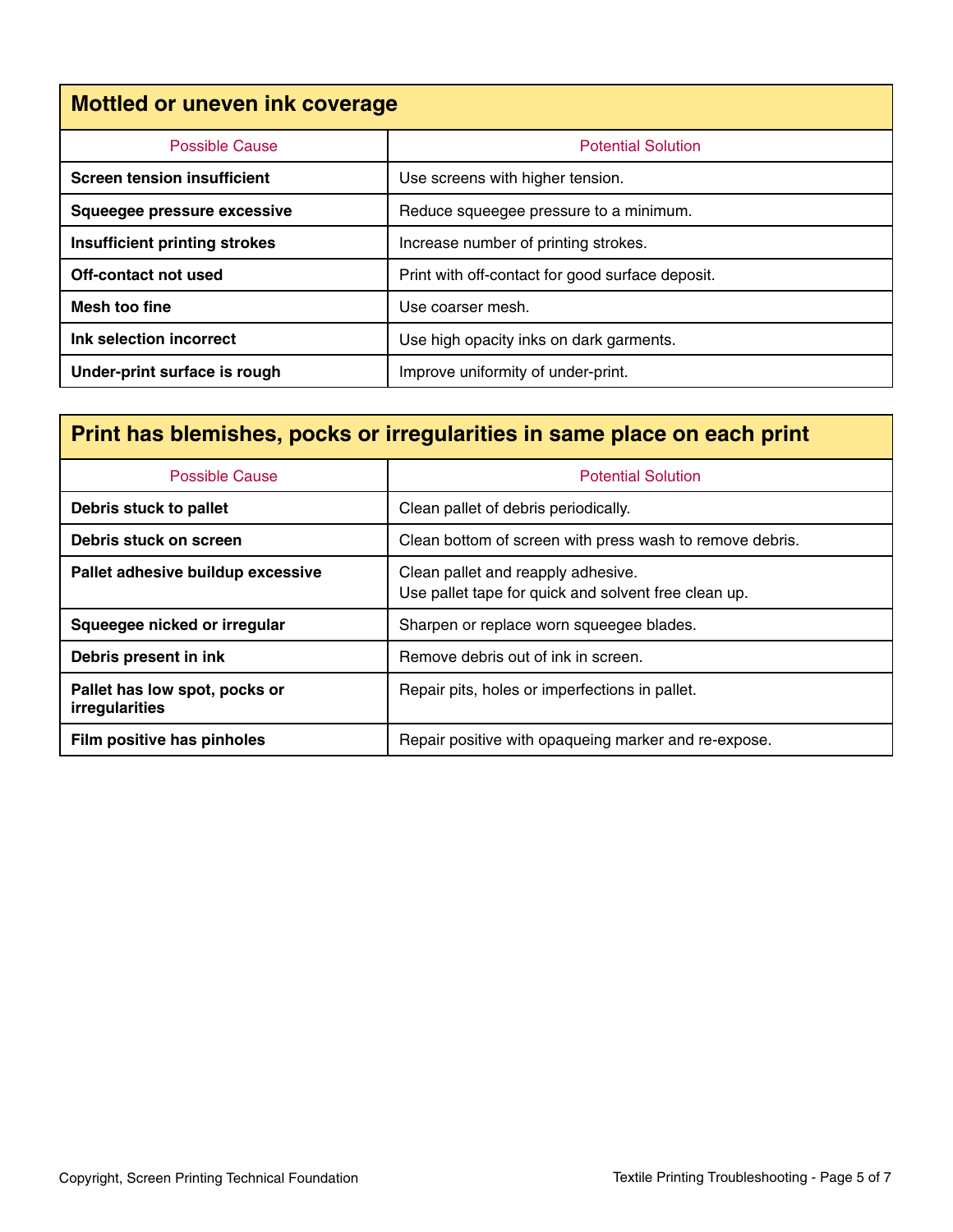| Ink layer has poor opacity or looks washed out             |                                                                                                                                                  |
|------------------------------------------------------------|--------------------------------------------------------------------------------------------------------------------------------------------------|
| <b>Possible Cause</b>                                      | <b>Potential Solution</b>                                                                                                                        |
| Ink selection incorrect                                    | Use high opacity inks on dark garments.<br>Use a low-bleed ink on dark garments containing polyester.                                            |
| Mesh too fine                                              | Use coarser mesh.                                                                                                                                |
| Garment dye color bleeding into ink (dye<br>migration)     | Use low-bleed ink on dark garments containing polyester.<br>Cure ink longer at lower temperature.<br>Use 100% cotton garments whenever possible. |
| <b>Insufficient printing strokes</b>                       | Increase number of printing strokes.                                                                                                             |
| Ink deposit too thin                                       | Complete two print strokes flashing the ink in between.<br>Increase stencil thickness on screen.                                                 |
| <b>Print stroke too fast</b>                               | Use slower stroke to allow ink to flow through mesh.                                                                                             |
| <b>Squeegee too soft</b>                                   | Use harder durometer squeegee.                                                                                                                   |
| Squeegee pressure insufficient                             | Use sufficient squeegee pressure to clear ink from screen.                                                                                       |
| <b>Printing surface too soft</b>                           | Replace with harder printing surface.                                                                                                            |
| <b>Print order incorrect</b>                               | Print smallest areas to the largest areas of coverage.<br>Print dark colors first and end with lightest when possible.                           |
| Fibers showing through ink after<br>washing (fibrillation) | Increase printed ink thickness.                                                                                                                  |
| Transparent ink printed on top of flashed<br>white ink     | Use opaque inks to ensure color brilliance.                                                                                                      |
| Artwork too broken up                                      | Keep dominant areas and outlines solid.<br>Use halftones only when appropriate.                                                                  |

| <b>Difficulty matching colors</b>                                      |                                                                                                                                              |
|------------------------------------------------------------------------|----------------------------------------------------------------------------------------------------------------------------------------------|
| <b>Possible Cause</b>                                                  | <b>Potential Solution</b>                                                                                                                    |
| Substrate color and texture affecting ink<br>color                     | Simulate production conditions when color matching <i>i.e.</i> same<br>substrate, screen, squeegee etc.                                      |
| Inks contaminated with undesirable<br>component pigments               | Use fresh ink for color matching, not previously mixed colors.                                                                               |
| <b>Lighting incorrect</b>                                              | Check all colors for approval in a light box with standard light sources<br>such as D50.<br>Use well lit consistent area for color matching. |
| Color is metameric (match changes from<br>one light source to another) | Avoid using fluorescent pigments.<br>Match color under light source end product will be viewed.                                              |
| <b>Employee training insufficient</b>                                  | Provide sufficient color matching technique training to employees.                                                                           |
| Color matcher color blind                                              | Check color matcher for color blindness.                                                                                                     |